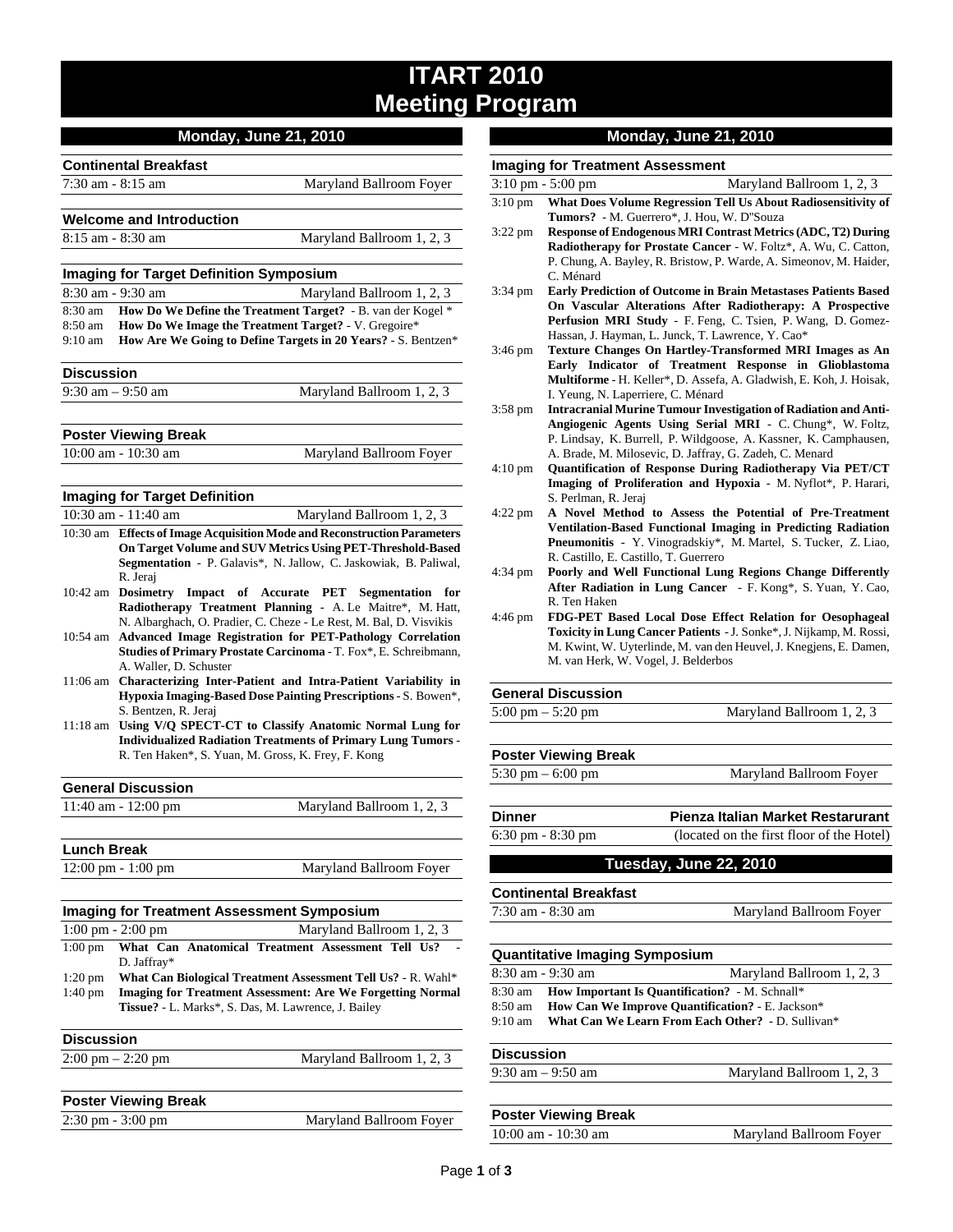#### **Tuesday, June 22, 2010**

| <b>Quantitative Imaging</b>  |                           |
|------------------------------|---------------------------|
| 10:40 am $-12:20 \text{ pm}$ | Maryland Ballroom 1, 2, 3 |

- 10:40 am **QARC QA of Imaging and Radiation Therapy Improves Protocol Compliance in Advanced Technology Cancer Clinical Trials** - M. Urie\*, K. Ulin, F. Laurie, R. Hanusik, S. Kessel, M. Jodoin, T. FitzGerald
- 10:52 am **Development of a Dynamic Perfusion Phantom for Validation of Dynamic Contrast Enhanced (DCE) Imaging** - A. Thomas\*, J. Balter, S. Hollister
- 11:04 am **Improvement of MRI T1 Estimation Using Adaptively Weighted Spatial Regularization** - H. Wang\*, Y. Cao
- 11:16 am **New PET/CT Quantification Strategies for Treatment Response Assessment of the Lung Lesion** - T. Pan\*, A. Riegel, D. Luo, O. Mawlawi, E. Rohren
- 11:28 am **Integrating PET/CT Image Features for Prediction of Radiotherapy Local Failure in Lung Cancer** - I. El Naqa\*, M. Vaidya, K. Creach, J. Seuntjens, J. Bradley
- 11:40 am **Prognostic Value of Total Glycolytic Volume in Esophagus Cancer : Impact of Automatic Tumor Volume Delineation On 18F-FDG PET Images** - M. Hatt\*, N. Albarghach, D. Visvikis, C. Cheze - Le Rest
- 11:52 am **Effects of ROI Placement On Quantitative Intra-Treatment Tumour Response Assessment Using FDG-PET** - M. Sattarivand\*, C. Caldwell, I. Poon
- 12:04 pm **Impact of Different SUV Measures On PET-Based Treatment Response Assessment** - M. Vanderhoek\*, S. Perlman, G. Liu, R. Jeraj

| <b>General Discussion</b> |                           |
|---------------------------|---------------------------|
| 12:20 pm - 12:30 pm       | Maryland Ballroom 1, 2, 3 |
|                           |                           |

**Lunch Break – Maryland Ballroom Lobby** 

| 12:30 pm - 1:30 pm |  |
|--------------------|--|
|--------------------|--|

| <b>Industry, Regulatory Issues Symposium</b> |                                      |                                                                |
|----------------------------------------------|--------------------------------------|----------------------------------------------------------------|
|                                              | $1:30$ pm $- 2:30$ pm                | Maryland Ballroom 1, 2, 3                                      |
| $1:30 \text{ pm}$                            |                                      | What Is Industry Perspective On Imaging? - J. Evelhoch*        |
| $1:50$ pm                                    |                                      | Tumor Imaging for Treatment and Response Evaluation-           |
|                                              | <b>Regulatory Issues - G. Sokol*</b> |                                                                |
| $2:10 \text{ pm}$                            |                                      | NCI Initiatives: Imaging As a Biomarker for Therapy Response - |
|                                              | L. Clarke*                           |                                                                |
| <b>Discussion</b>                            |                                      |                                                                |
|                                              | $2:30 \text{ pm} - 3:30 \text{ pm}$  | Maryland Ballroom 1, 2, 3                                      |
|                                              |                                      |                                                                |

**Conclusion** 

 $3:30 \text{ pm} - 3:45 \text{ pm}$  Maryland Ballroom 1, 2, 3

Maryland Ballroom Foyer

### **General Posters**

#### **Imaging for Target Definition**

**PO-ITD--01 Automatic Definition of the Gross Tumor Volume Using Features Derived From PET/CT Images** - C. Caldwell\*, H. Yu, K. Mah

**PO-ITD--02 Development of a Tissue Slicing-Imaging System for Correlating 3D Pathology Tumor Volume to in Vivo Imaging Studies in a Mouse Model: Initial Results** - W. Lu\*, D. Ma, J. Hoefert, J. Wen, R. Laforest, T. Voller, F. Yang, P. Parikh

**PO-ITD--03 Feasibility of Co-60 Cone Beam Computed Tomography for Image Guidance in Modern Co-60 Therapy** - N. Rawluk\*, J. Schreiner, J. Darko, A. Kerr

**PO-ITD--04 Intensity Modulated Proton Therapy with PET Guided Heterogeneous Target Prescription for Stage IIIB Non-Small Cell Lung Cancer** - X. Zhang\*, Y. Li, X. Li, M. Quan, T. Pan, N. Sahoo, J. Chang

**PO-ITD--05 Monitoring of HER2 Expression In Vivo by PET Imaging** - G. Kramer-Marek, J. Capala\*

**PO-ITD--06 Planning Target Volume Evaluation Using An Epid** - R. Caivano\*, S. Clemente, M. Cozzolino, P. Pedicini, G. Califano, V. Fusco

#### **General Posters**

**PO-ITD--07 Use of Pre-Surgery MRI Images for Post-Surgery Brain Tumor Target Delineation Using Multiple-Intensity Deformable Image Registration** - D. Yang\*, W. Lu, J. Esthappan, D. Mansur

#### **Quantitative Imaging**

**PO-QI--01 Stability of Quantitative Metrics Derived From DCE MRI and a Pharmacokinetic Model** - Y. Cao\*, D. Li, Z. Shen, D. Normolle

**PO-QI--02 Predictors of Survival for Patients with Non-Small Cell Lung Cancer and Synchronous Brain Metastases with FDG-PET/CT Staging** - N. Ohri\*, Y. Xiao, M. Werner-Wasik

**PO-QI--03 Quantitative Inaccuracies in PET Due to Acquisition Mode and Reconstruction Parameters** - N. Jallow\*, C. Jaskowiak, S. Rice, M. McNall, S. Perlman, R. Jeraj

**PO-QI--04 Change-Based Image Quantification for Cancer Diagnosis** - T. Sawyer\*, R. Robb, R. Foote, S. Yokoyama, J. Bourland

**PO-QI--05 A New Clinical Utility for Tumor Delineation Using SUV of PET Images in Treatment Planning** - D. Luo\*, O. Mawlawi, M. Vicic, P. Balter, M. Martel, T. Pan

**PO-QI--06 Quantitative PET Imaging of Heterogeneous Tumors: The Dosimetric Effect of Patient Set-Up On Image-Based Dose Painting Plans** - K. McCall\*, S. Bowen, R. Jeraj

**PO-QI--07 A Quantitative Approach for Lesion Detection and Classification in Breast DCE-MRI** - G. Borasi\*, A. Botti, R. Sghedoni, A. Nitrosi, M. Iori

#### **Imaging for Treatment Assessment**

**PO-ITA--01 Metabolic Tumor Volume On PET Reduced More Than Gross Tumor Volume On CT During Radiotherapy in Patients with Non-Small Cell Lung Cancer** - F. Kong\*, P. Mahasittiwat, S. Yuan, C. Xie, T. Ritter, J. Hayman, Y. Cao, R. Ten Haken

**PO-ITA--02 Response of Exogenous Dynamic Contrast Enhanced (DCE) MRI During Radiotherapy for Prostate Cancer** - M. Haider,

W. Foltz, C. Catton, P. Chung, A. Bayley, R. Bristow, P. Warde, A. Simeonov, M. Milosevic, C. Menard\*

**PO-ITA--03 A Mechanical Stress Model to Analyze Ventilation Changes in Normal Lung Tissue Following Radiation Therapy** - H. Zhong\*, J. kim, C. Glide-Hurst, I. Chetty

**PO-ITA--04 RECIST and Volumetric Measurement On Cone-Beam CT Images for Treatment Assessment of Head and Neck Cancer** - J. Hou, J. Hou\*, W. Chen, M. Guerrero, W. D''Souza

**PO-ITA--05 Metabolic Tumor Activity and Metabolic Tumor Volume at 3 Months After Radiotherapy in Patients with Lung Cancer** - J. Wang\*, P. Mahasittiwat, R. Ten Haken, F. Kong

**PO-ITA--06 Global and Regional Pulmonary Function Change During the Course of Radiotherapy in Patients with Non-Small Cell Lung Cancer** -

S. Yuan\*, K. Frey, M. Gross, J. Hayman, R. Ten Haken, A. Eisbruch, F. Kong **PO-ITA--07 In Vivo Measurement of Normal Tissue Radiosensitivity Using FLT-PET Imaging** - P. Scully\*, U. Simoncic, R. Jeraj

**PO-ITA--08 PET-Based Tumor Response Quantification for Clinical Trials Through Level Set Clustering** - E. Schreibmann\*, I. Crocker, W. Curran, T. Fox **PO-ITA--09 Monitoring of Mouse Tumor Model Response to Varying Doses of Radiation Therapy with FDG-PET and CT** - J. Perez\*, M. Vilalta, G. Nelson, E. Graves

**PO-ITA--10 Effect of Radiation On Hippocampal White Matter: A Prospective DTI Study** - C. Chapman\*, V. Nagesh, C. Tsien, P. Sundgren, H. Buchtel, T. Chenevert, L. Junck, T. Lawrence, Y. Cao

**PO-ITA--11 Observation of Reduction and Subsequent Recovery of Hepatic Perfusion in Patients Undergoing Focal Radiotherapy** - H. Wang\*, A. Thomas, M. Feng, C. Pan, J. Balter, T. Chenevert, H. Hussain, R. Ten Haken, T. Lawrence, Y. Cao

**PO-ITA--12 Assessment of Blood-Brain-Barrier (BTB) Permeability Change in Brain Metastases After Whole-Brain Radiation Therapy Using Dynamic Contrast-Enhanced Magnetic Resonance Imaging (DCE-MRI)** - P. Wang, C. Tsien, F. Feng, D. Gomez-Hassan, J. Hayman, L. Junck, T. Lawrence, Y. Cao\* **PO-ITA--13 Image-Based Scoring of Radiation Injury in Lung for Dose-Effect Correlations: Analysis of Sources of Uncertainties** - S. Lee\*, G. Stroian, J. Seuntiens

**PO-ITA--14 A Novel Scatter Reduction and Correction Method to Improve CBCT Image Quality for Image Guided Radiotherapy (IGRT) and Adaptive Radiotherapy (ART)** - J. Jin\*, L. Ren, Q. Liu, J. kim, B. Movsas, I. Chetty